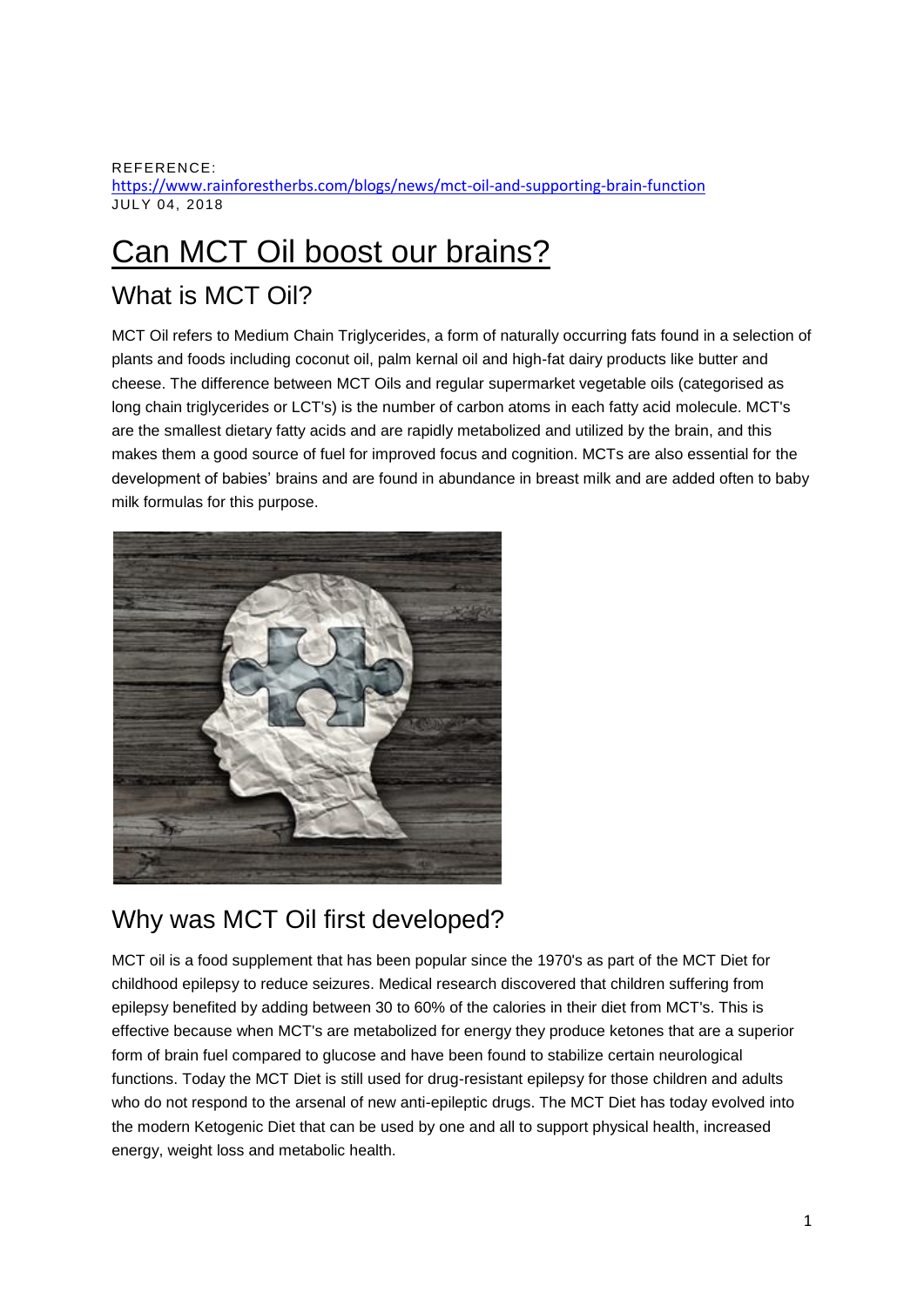#### Why is Caprylic Acid (C8) the most important MCT to support brain function?



Of all the Medium Chain Triglycerides, Caprylic acid is metabolized the fastest into ketones that the **brain** can use for instant energy without the need for glucose from carbohydrates or sugar. Our body needs just three steps to transform Caprylic Acid into energy for the brain whereas sugar requires a complex 26 metabolic steps. The ketones produced from Caprylic Acid metabolism have been shown to specifically target the central nervous system and cross the blood-brain barrier to be then metabolized by brain neurons and astrocytes (cells that support neurons) into acetyl-CoA to be used in the Kreb's cycle for cellular energy, assisting also in learning and memory. In contrast, a high sugar intake slows the activity of synapses and thus in certain conditions has negative effects on learning, mood and memory. Ketones have a higher energy density than glucose and because they do not affect insulin levels, allows for sustained energy for a longer period.

### What is the research on MCT Oil for brain and neurological function?

In normal circumstances, glucose supplies much of the energy for our brains requirement. With ageing and in the presence of certain diseases, however, the brain becomes less effective in using glucose just as our body may do with insulin resistance and diabetes. Research is finding that there are several ways in which MCT Oil supports brain function and provides an alternative source of clean energy for brain neurons. The main focus of research has been on how ketones produced from MCT Oil metabolism provide neuroprotection, alternative energy and potential therapeutic effects for many neurological conditions. Positive results have been seen in studies in Alzheimers, Parkinsons, Cognitive Impairment, Dementia, ALS, Traumatic Brain Injury and Epilepsy (see select references below). As ketones are highly effective energy sources to mitochondria and less harmful than glucose metabolism to neurons then many conditions that involve less than optimal brain chemistry, including certain psychological conditions, anxiety and sensitivity to stress are the new targets for research on the effects of MCT Oil on brain function.

### What are the other uses for Caprylic Acid (C8)?

Caprylic acid is actually more potent even than Lauric Acid (C12) for its antimicrobial and antifungal properties and as such it will also help our intestinal health to remove fungal infections such as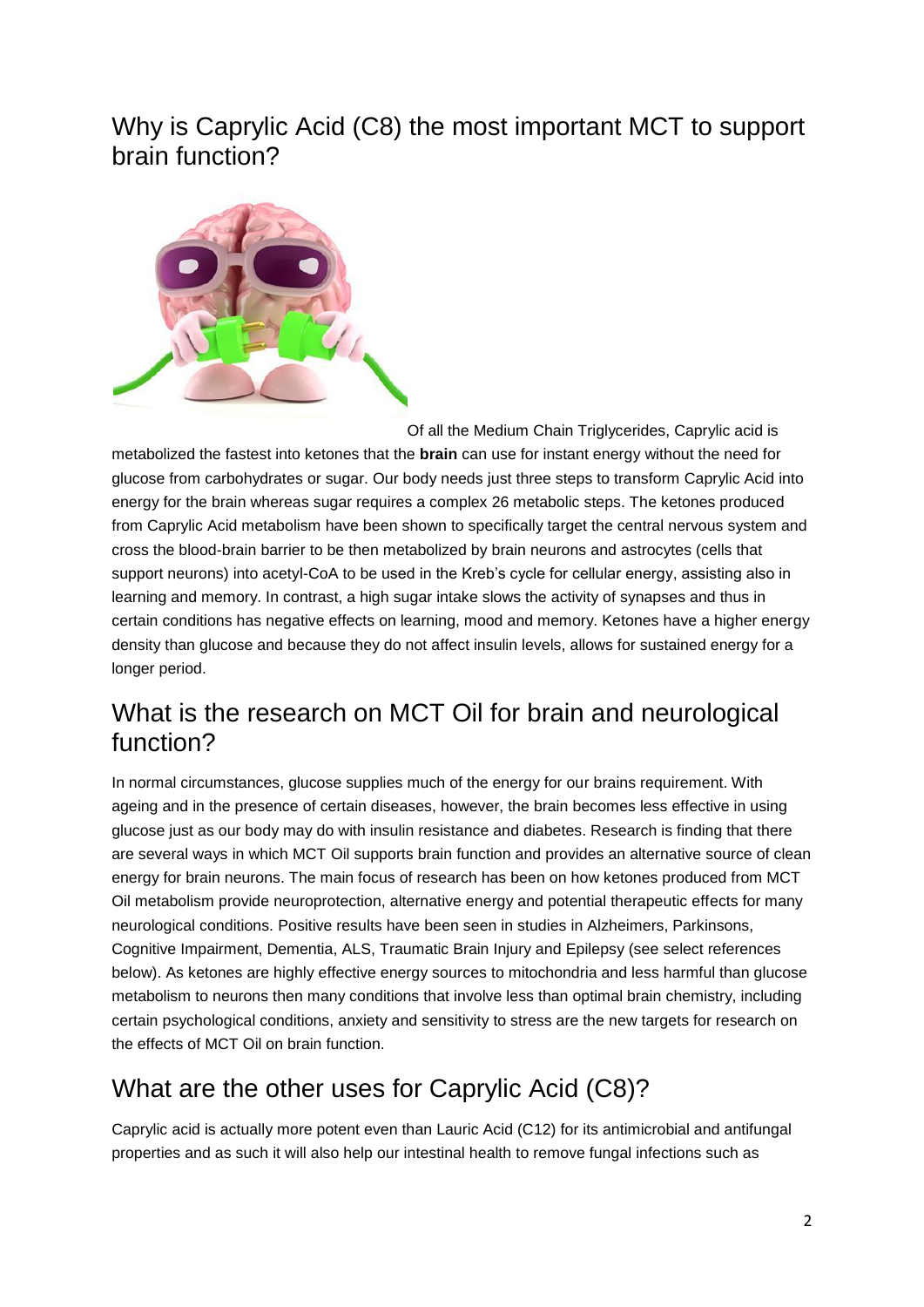Candida albicans that can become aggressive after frequent antibiotics or in certain immune compromised individuals. It may be used externally for this same purpose.

#### What about Tocotrienols, what research is there to show they support brain function when incorporated in the diet?

Tocotrienols are a rare member of the Vitamin E family being scarcely found in plants with the exception of red palm fruit (Elaeis guineensis) and Annatto (Bixa Orellana seeds). Tocotrienols have fascinated researchers for their more potent antioxidant and physiologically activity than their Tocopherol partners in the Vitamin E group. Vitamin E in red palm oil contains nearly 70% tocotrienols, the highest of all plants. The unique structure of tocotrienols allows these molecules to penetrate easily into saturated fatty layers around the brain. Ageing effects various cognitive and nervous system motor functions due to increased oxidative stress, reduced cellular communication and inflammation. Tocotrienols have been found to exert neuroprotection and may be of benefit to delay age-related changes in the brain and improve learning capacity and memory.

## MCT Oil Notes

### Are there any side effects from taking MCT Oil?

Any side effect from taking MCT Oil is the same as from taking too much coconut oil and occur mainly when taken on an empty stomach, mainly a mild gastrointestinal upset or loose motion. These MCT Oil side effects may be reduced by taking MCTs with food and when adding to coffee then also add 1 tablespoon of Organic Coconut Butter, Grass Fed Butter. Aside from these temporary reactions, one thing is for sure, MCT's are perfectly safe for daily use as they have been consumed in the form of coconut oil (with 65% MCT's) since humans first arrived on tropical shores. Some MCT Oil users remark that it does give a lot of energy and prefer taking only in the morning with breakfast but if you are consuming as a dietary intervention for a neurological condition then it's best to add to food every 4-5 hours to ensure optimum ketone production.

## SELECT REFERENCES

#### **Medium Chain Triglcerides**

- 1. Croteau E, Castanello CA, Richard MA et al. (2018) [Ketogenic Medium Chain Triglycerides Increase](https://www.ncbi.nlm.nih.gov/pubmed/29914035)  [Brain Energy Metabolism in Alzheimer's Disease.](https://www.ncbi.nlm.nih.gov/pubmed/29914035) J Alzheimers Disease 2018;64(2):551-561
- 2. Hollis F, Mitchell ES, Canto C et al. (2018) Medium chain triglyceride diet reduces anxiety-like [behaviors and enhances social competitiveness in rats.](https://www.ncbi.nlm.nih.gov/pubmed/29908242) Neuropharmacology 2018 June19;138:245- 256
- 3. Dahlgren K, Gibas KJ. Ketogenic diet, high intensity interval training (HIIT) and memory training in [the treatment of mild cognitive impairment: A case study.](https://www.ncbi.nlm.nih.gov/pubmed/29678606) Diabetes & Metabolic Syndrome 2018 Apr. 11
- 4. Cunnane SC, Courchesne-Loyer A, St-Pierre V et al. (2016) [Can ketones compensate for](http://www.ncbi.nlm.nih.gov/pubmed/26766547)  [deteriorating brain glucose uptake during aging? Implications for the risk and treatment of Alzheimer's](http://www.ncbi.nlm.nih.gov/pubmed/26766547)  [disease.](http://www.ncbi.nlm.nih.gov/pubmed/26766547) *Annals of the New York Academy of Sciences* 1367, 12-20.